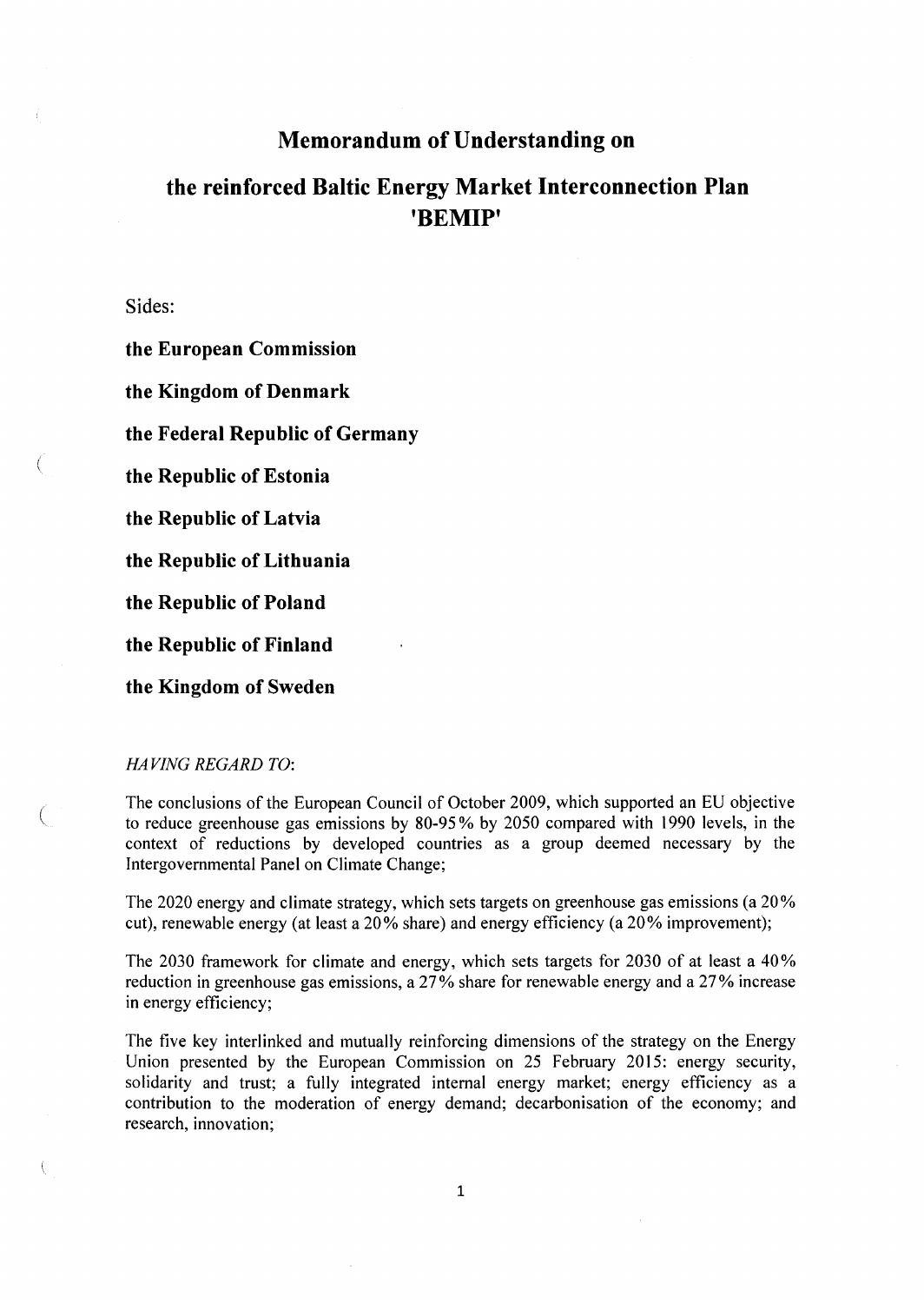The governance framework for the Energy Union;

É.

The Communication from the Commission to the European Parliament and the Council *Achieving the 10% electricity interconnection target — Making Europe's electricity grid fit for 2020;* 

The medium to long-term measures set out in the Commission Communication *European Energy Security Strategy* of 28 May 2014. These include: making the internal energy market for electricity and gas work better; accelerating the construction of key interconnectors; moderating energy demand; increasing safe and sustainable energy production; diversifying external supplies; and improving coordination of national energy policies;

The three established objectives — security, sustainability and competitiveness — of the Union's energy policy, and the ambition to create an internal energy market where no Member State should remain isolated from European gas and electricity networks, ensuring that energy will flow freely across the European Union, without any technical or regulatory barriers;

The three objectives based on:

Directive 2009/72/EC of the European Parliament and of the Council of 13 July 2009 concerning common rules for the internal market in electricity (Electricity Directive);

Directive 2009/73/EC of the European Parliament and of the Council of 13 July 2009 concerning common rules for the internal market in natural gas (Gas Directive);

Regulation (EU) 713/2009 of the European Parliament and of the Council of 13 July 2009 establishing an Agency for the Cooperation of Energy Regulators;

Regulation (EC) No 714/2009 of the European Parliament and of the Council of 13 July 2009 on conditions for access to the network for cross-border exchanges in electricity;

Regulation (EC) No 715/2009 of the European Parliament and of the Council of 13 July 2009 on conditions for access to the natural gas transmission networks;

Regulation (EU) No 994/2010 of the European Parliament and of the Council of 20 October 2010 concerning measures to safeguard security of gas supply;

Decision No 994/2012/EU of the European Parliament and of the Council of 25 October 2012 establishing an information exchange mechanism with regard to intergovernmental agreements between Member States and third countries in the field of energy;

Regulation (EU) No 347/2013 of the European Parliament and of the Council of 17 April 2013 on guidelines for trans-European energy infrastructure (TEN-E Regulation); and

European Commission Delegated Regulation (EU) No 1391/2013 of 14 October 2013 amending Regulation (EU) No 347/2013 of the European Parliament and of the Council on guidelines for trans-European energy infrastructure as regards the Union list of projects of common interest;

Any future amendments of the legislation cited;

**2**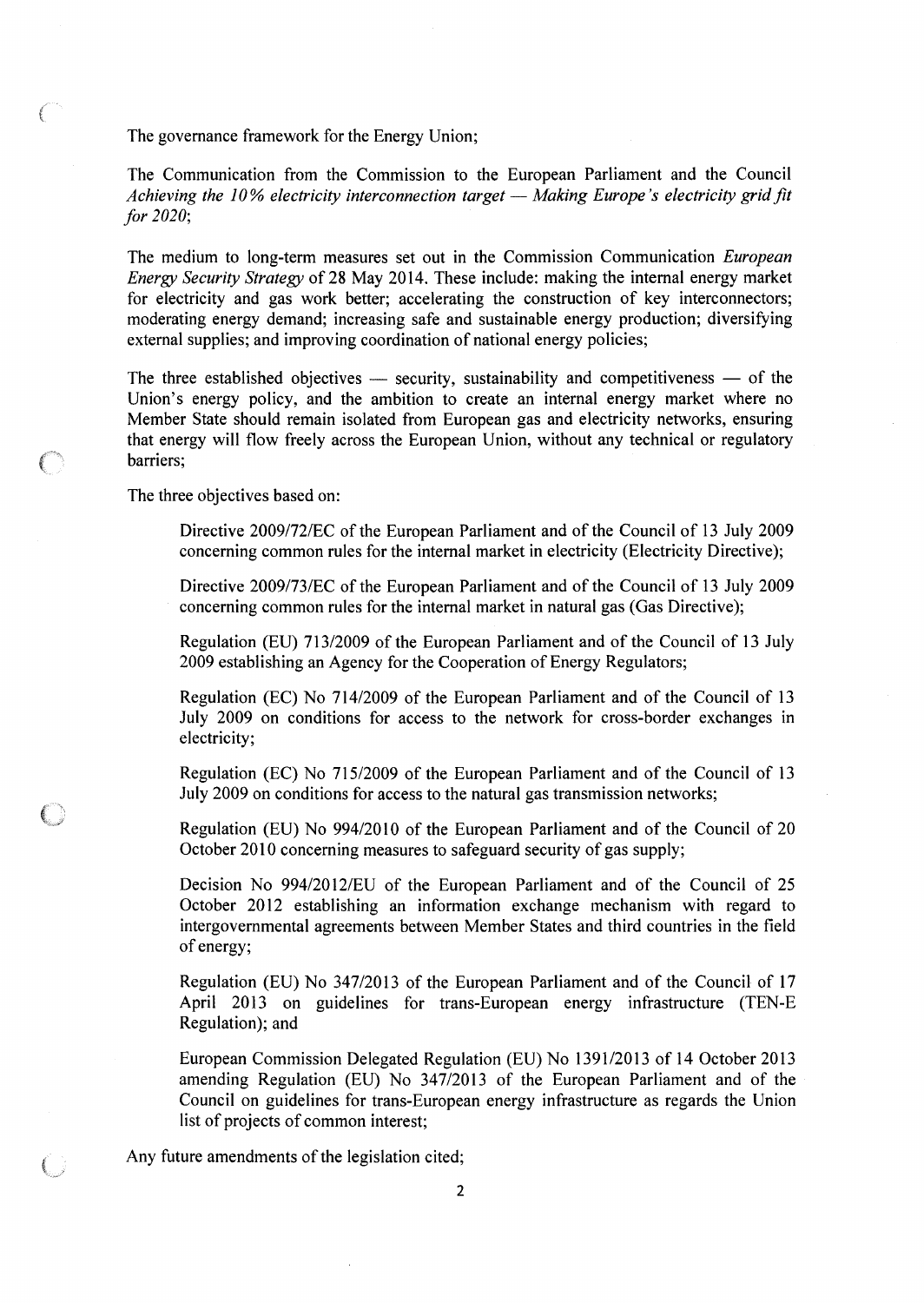Any other legislation relating to electricity and natural gas markets, and in particular the network codes;

The established legal framework for the Union's energy efficiency policy, which aims at increasing efficiency at all stages of the energy chain from generation to final consumption and the relevant legislation

Directive 2012/27/EU of the European Parliament and of the Council of 25 October 2012 on energy efficiency;

Directive 2010/31/EU of the European Parliament and of the Council of 19 May 2010 on the energy performance of buildings;

Directive 2009/125/EC of the European Parliament and of the Council of 21 October 2009 establishing a framework for the setting of ecodesign requirements for energyrelated products (recast); and

Directive 2010/30/EU of the European Parliament and of the Council of 19 May 2010 on the indication by labelling and standard product information of the consumption of energy and other resources by energy-related products, and their future amendments;

The established legal framework for the Union's renewable energy policy, which aims at increasing the production of renewable energy, lowering the Union's dependence on imported fossil fuels and making its energy production more sustainable. This framework is based on Directive 2009/28/EC of the European Parliament and of the Council of 23 April 2009 on the promotion of the use of energy from renewable sources, concerning which the Commission has submitted a proposal for its amendment (COM(2012) 595);

The work and achievements of regional cooperation in the energy sector in the Baltic Sea region conducted within the framework of the Baltic Energy Market Interconnection Plan (BEMIP). This plan was agreed in June 2009 and amended in March 2011 (West Baltic Task Force Action Plan) and in March 2013 (Roadmap for the implementation of natural gas projects in the eastern Baltic Sea);

The Memorandum of Understanding on the Baltic Energy Market Interconnection Plan signed on 17 June 2009 by the President of the European Commission and political leaders of eight participating Member States;

The BEMIP reform launched by the European Commission at the BEMIP high-level group meeting held in Brussels on 31 October 2014, and the review of the second regional Baltic initiative, i.e. the EU Strategy for the Baltic Sea Region (policy area Energy), both of which aim at further reinforcing regional energy cooperation in the Baltic Sea region;

The Declaration on Energy Security of Supply signed on 14 January 2015 by the Energy Ministers of the Baltic States. The Declaration calls for: developing liberal, transparent, competitive and fully functioning regional gas and electricity markets; full implementation of the third energy package; market integration; construction of necessary infrastructure; synchronisation of the Baltic States with the continental European network; and implementation of the European Energy Security Strategy;

 $\left($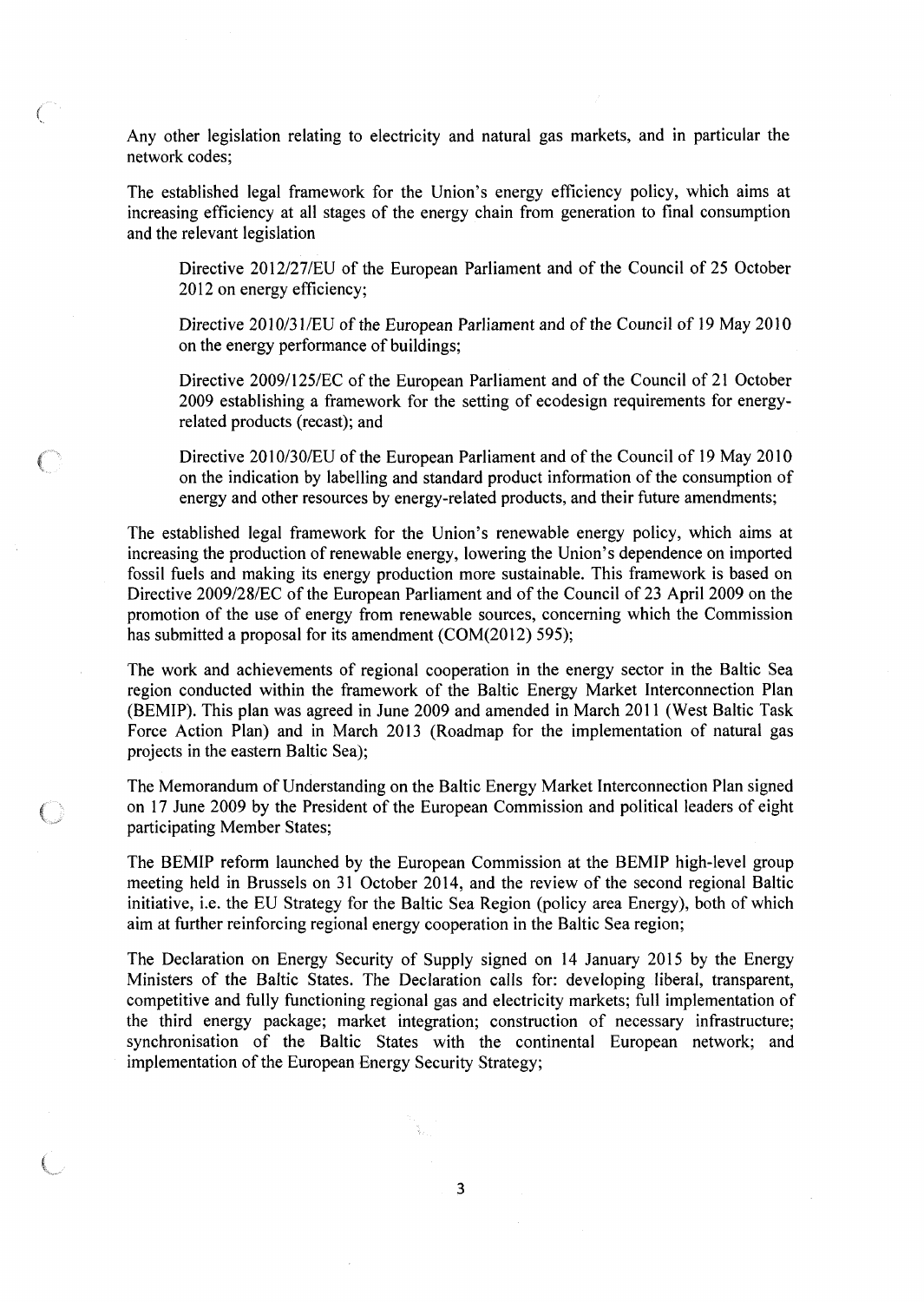### *RECOGNISING·*

€

That enhanced efforts are needed in the Baltic Sea region to implement correctly and efficiently the Union's energy *acquis* and to achieve efficiently and in good time the objectives of the Union's energy policy. These objectives include:

- (i) developing truly competitive electricity and gas markets of the Baltic States and fully integrating Lithuania, Latvia, Estonia — and Finland as regards the gas sector — into the wider EU energy market;
- (ii) accelerating and more effectively coordinating the implementation of critical energy infrastructure projects in the region; and
- (iii) achieving the agreed targets related to energy efficiency and renewable energy;

That effective regional cooperation in the Baltic Sea region is key to achieving the energy policy objectives and to addressing the main challenges faced in the energy sector by Member States;

A need to streamline and to more effectively coordinate the work carried out in the Baltic Sea region in the energy sector within the framework of various regional initiatives, including the policy area Energy of the EU Strategy for the Baltic Sea Region;

A need for further strengthening of the Baltic Energy Market Interconnection Plan initiative, and for broadening its scope of responsibilities by including other aspects — beyond energy markets and infrastructure — of the Union's energy policy;

The benefits to be gained from a new BEMIP action plan defining measures, projects and actions to be implemented by the Member States of the Baltic Sea region in all priority areas covered by the new extended scope of the Baltic Energy Market Interconnection Plan initiative;

That this Memorandum of Understanding may need to be adapted at a later stage to ensure that it effectively contributes to enhanced regional cooperation in the broader sense set out by the framework strategy for the Energy Union.

### *THE SIDES AGREE:*

To make the best endeavours to continue their regional cooperation in the area of the Union's energy policy and to work together to achieve in good time the agreed objectives and targets.

### **I. The renewed structure of the Baltic Energy Market Interconnection Plan**

The Sides agree to reinforce the structure of the Baltic Energy Market Interconnection Plan initiative by incorporating the policy area Energy of the EU Strategy for the Baltic Sea Region, and by establishing a three-tier structure: political, operational and working.

### **(1) Participation**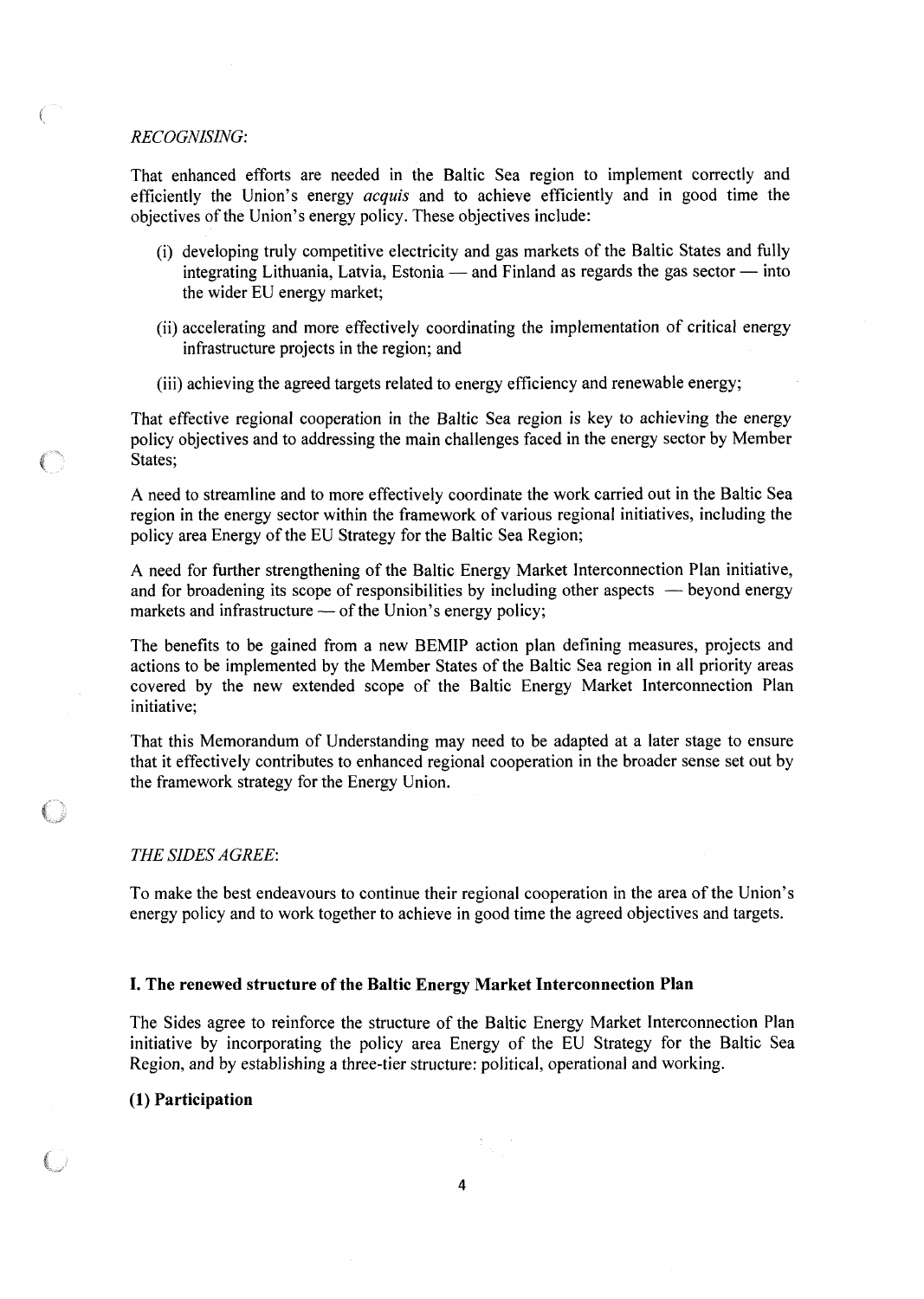The Baltic Energy Market Interconnection Plan initiative should include representatives of the European Commission and Member States, including Denmark, Germany, Estonia, Latvia, Lithuania, Poland, Finland, Sweden, and — as an observer —a representative of Norway.

### **(2) The structure**

The Baltic Energy Market Interconnection Plan initiative has a three-tier structure, including:

- a high (political and operational) level, constituted by the BEMIP high level group and
- a technical level, constituted by working groups on: infrastructure (i.e. regional groups established under the TEN-E Regulation); internal energy market; security of supply; renewables; energy efficiency; nuclear energy; and various aspects of the integration of the Baltic States' electricity network into the continental European network, including their synchronous operation.

### **a) BEMIP high-level group** - political and operational levels

The political level is composed of the Commissioner responsible for the Union's energy policy and the Ministers of the Member States and Norway in charge of energy policy. It provides a political vision and strategic guidance, and defines priorities for regional cooperation carried out under the Baltic Energy Market Interconnection Plan initiative. It prepares political agreements for matters that cannot be resolved at the operational or technical level.

The operational level is composed of senior officials (Directors-General or Directors) in the European Commission in charge of the Union's energy policy, and officials at the equivalent level in the responsible ministries and agencies of the Member States and Norway working in the energy policy area.

It implements the guidance and decisions from the political level and monitors the progress achieved under the Baltic Energy Market Interconnection Plan initiative. It is responsible for coordinating activities between working groups at a technical level. It resolves matters that cannot be solved at the technical level and which are necessary for the coordinated, timely and effective implementation of the new BEMIP action plan. It also prepares meetings of the political level.

### **b) Technical level**

Technical level working groups established under the Baltic Energy Market Interconnection Plan initiative are composed of working-level representatives of the European Commission in charge of the Union's energy policy and of the ministries and agencies working on energy policy in the Member States and Norway.

The BEMIP high-level group may decide to merge or terminate existing working groups and to establish new working groups, when necessary. When deciding to merge or terminate existing groups, the BEMIP high-level group should consider their level of activity and the work performed by them.

They provide technical support to the work of the BEMIP high-level group. They discuss and coordinate specific measures and actions, and undertake projects and studies necessary for the

5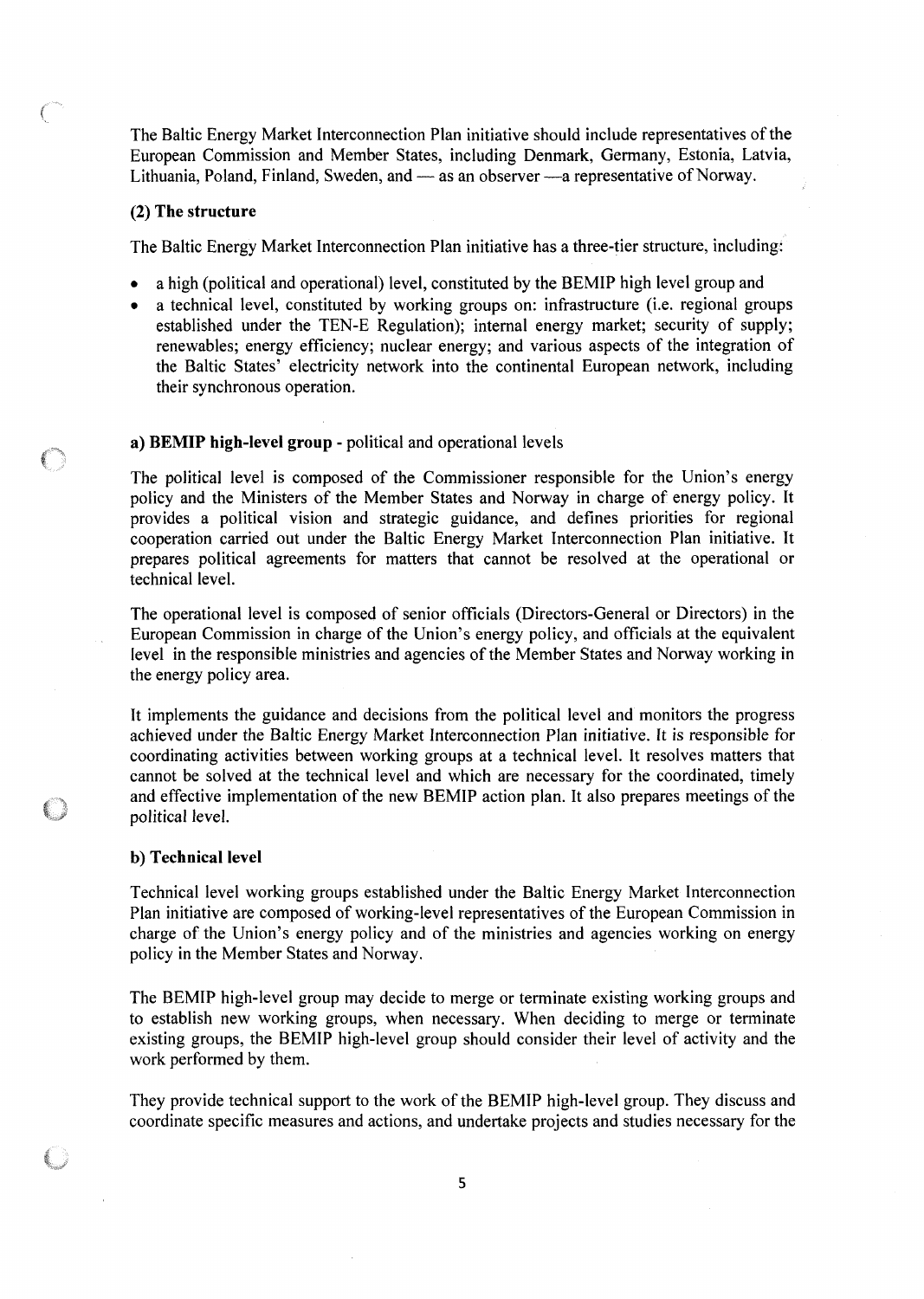implementation of the new BEMIP action plan in all areas covered by the Baltic Energy Market Interconnection Plan initiative.

### **(3) Meetings, working methods and participation of stakeholders**

Meetings of the BEMIP high-level group are convened and chaired by the corresponding representative of the European Commission in charge of the Union's energy policy. Meetings are to be held, in principle, once a year. High-level group meetings at the political level should be held, when possible, back-to-back with Energy Council meetings.

Meetings of working groups at technical level are to be held as necessary and are to be chaired by the representative of the European Commission in charge of the Union's energy policy.

Working groups may meet and work together, as required, to discuss matters common to several groups. This applies in particular to matters concerning energy infrastructure, the internal energy market and security of supply since these areas are intrinsically interlinked.

Working methods of the working groups should be defined in their terms of reference by the Commission and the Member States. When deciding on working methods for the working groups, the working methods laid down by the TEN-E Regulation may be considered.

When the legislation provides for their participation and/or upon invitation, representatives of the following may participate in meetings of the groups (at all levels): Agency for the Cooperation of Energy Regulators; European Network of Transmission System Operators; national regulatory authorities; transmission system operators; project promoters; countries that are not members of the Baltic Energy Market Interconnection Plan; independent experts; and other stakeholders. Procedures for inviting representatives of external institutions or bodies will be laid down in the terms of reference of working groups.

## **II. The new extended scope of responsibilities of the Baltic Energy Market Interconnection Plan**

The Sides approve the extension of the scope of the Baltic Energy Market Interconnection Plan initiative by including — in addition to electricity and gas markets, infrastructure and power generation — other aspects of the Union's energy policy, in particular: security of supply; energy efficiency; renewable energy; and various aspects of the integration of the Baltic States' electricity network into the continental European network, including their synchronous operation.

The Sides express their intention to coordinate their cooperation under the Baltic Energy Market Interconnection Plan initiative in the above-mentioned energy priority areas and they agree to make best endeavours to meet the objectives defined for these areas. Each Side may decide not to take part in the work on an energy priority area when this is of no relevance to its territory.

The Sides envisage that the new BEMIP action plan will define specific roadmaps, measures, projects and studies necessary to achieve, effectively and in good time, the objectives agreed for the identified energy priority areas.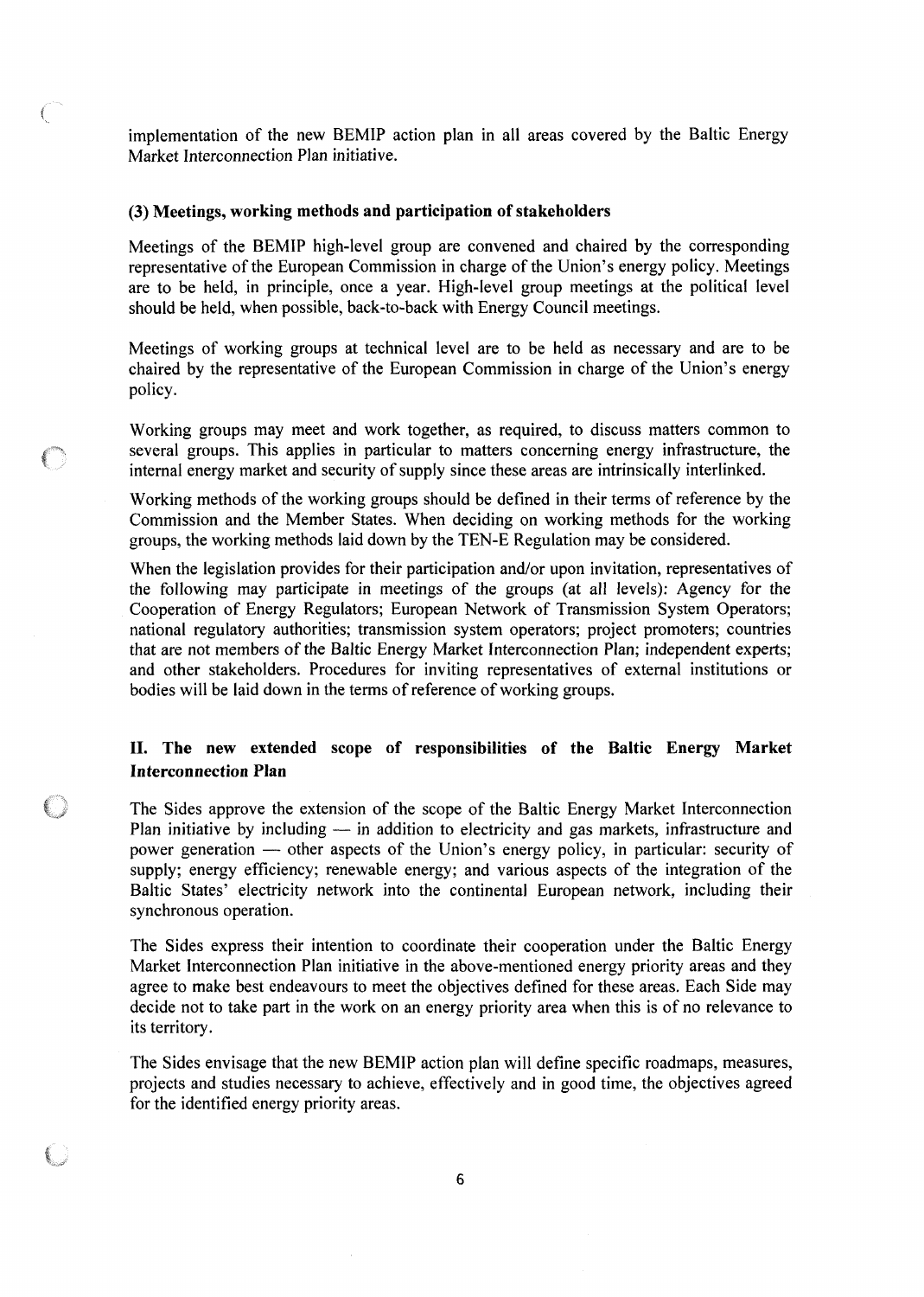### **(1) Electricity and gas markets**

The Sides intend to work together towards establishing an open, competitive and fully integrated regional energy market in the Baltic Sea region in both the electricity and gas sectors. Its operation will be fully compatible with the Union's third energy legislative package.

 $\triangleright$  Electricity markets

f.

The main common objectives of regional cooperation in the electricity markets of the Baltic Sea region are:

- Equal market conditions (no discrimination among market participants and no obstacles for new entrants);
- Free, cross-border, intra-EU trade and market opening;
- Free competition in each country with effective third party access regimes;
- A flexible electricity market better adapted to the energy transition, both on the supply and demand side, thus enabling the market integration of new generation sources, in particular renewables, and removing market barriers;
- Reduced market concentration through, for example, increased competition and crossborder trade;
- Sufficiently high market liquidity;
- Fair and effective price formation (competitive and transparent market price for electricity);
- Transparent and effective capacity allocation according to the network code, based on implicit auction and flow-based methodology;
- Facilitating the integration of new sources of electricity, notably renewables, into the market;
- Transparent and easily accessible market information;
- Efficient market monitoring; and
- Regarding trade with non-EEA third countries: reciprocal principles and a common approach towards rules applied in trade with non-EEA third countries within the framework of the Union's intergovernmental agreements.

The Sides express their intent to work to develop competitive energy markets that provide incentives for investments in new, competitive power generation capacity in the Baltic Sea region, and to work on measures regulating electricity imports from third countries to ensure that EU electricity producers have a level playing field *vis-à-vis* third country producers.

### **Synchronisation**

The Sides acknowledge that synchronisation of the Baltic States with the continental European network that contributes to achieving a fully functioning and connected internal energy market and to the increase of energy security in the electricity sector of the Baltic States is included in the scope of the Baltic Energy Market Interconnection Plan initiative as a self-standing objective given, in particular, its legal, technical and financial complexity and political importance. A BEMIP working group is established to discuss various aspects of the integration of the electricity network of the Baltic States into the continental European network. Such aspects include the synchronous operation and all related issues, such as the security of operation of the power systems of BEMIP countries, adaptation needs of existing and planned production sources in the region (including planned nuclear power plants),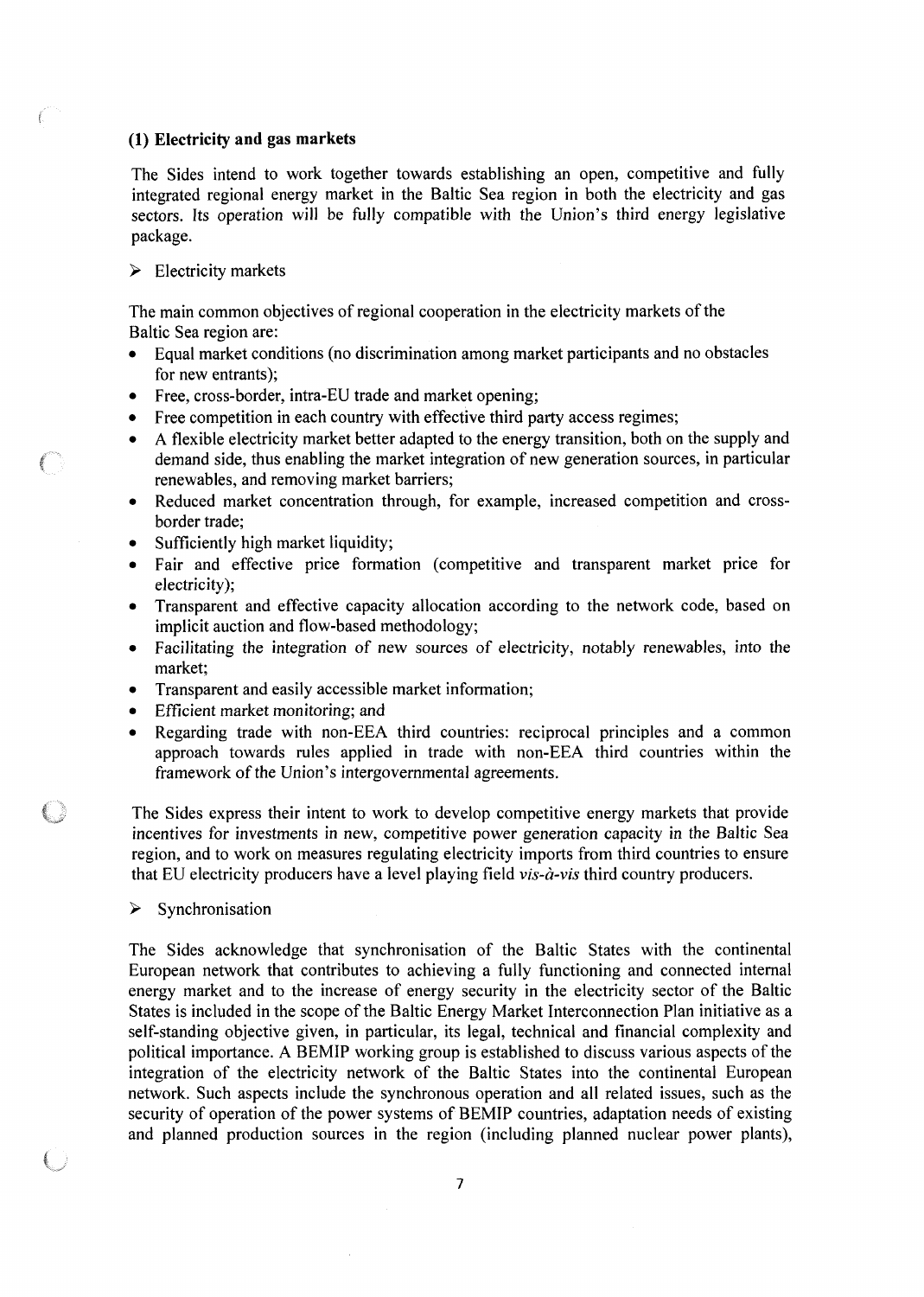expansion of transmission networks (including significant investments needed) in all those BEMIP countries concerned, and electricity trade with third countries, including a future role of connections with third countries.

### $\triangleright$  Gas markets

Efforts should be continued to implement the most economically viable solution to connect Finland and the three Baltic States to the continental European gas network and to new gas supply sources, and to accelerate market opening in the Member States applying derogations from the Union's third energy legislative package.

*/* 

Following the decision in Tallinn on 5 December 2014 of the Prime Ministers of the three Baltic States, Estonia, Latvia and Lithuania commit to work together towards:

- i. the creation of an effectively functioning regional gas market in their territories;
- ii. achieving the full implementation of the Union's third energy legislative package in the Baltic States; and
- iii. the integration of their gas market with the continental European market and the Finnish market. Finland commits to participate in this work, which aims at interconnecting its gas market to the Baltic States regional gas market.

### **(2) Security of supply**

The Sides agree on working together to develop energy security measures in the Baltic Sea region and to enhance regional cooperation on risk assessment, including a regional system and security of supply adequacy assessment and emergency preparedness. In the first stage, the work will concentrate on regional system and security of supply adequacy assessments in the electricity sector, and on the proper implementation of the Union's legislation on security of supply in all relevant sectors.

Representing a region that is highly vulnerable to potential gas crises, the Member States of the Baltic Sea region should work, if possible on the basis of a common approach, towards strengthening the Union's policy in the security of supply area. Based on the principles of solidarity, the interested Sides should work to put in place a consistent preventive strategy and emergency response systems to effectively address potential disruptions of gas supply particularly in the power and district heating sectors — and to develop regional preventive action plans and emergency plans.

The Sides recognise the potential for increasing security of supply through energy efficiency measures and fuel switching in the heating sector.

### **(3) Energy infrastructure**

The Sides recognise the need for market-based investments in electricity, gas and oil infrastructure to achieve the objectives of the Union's energy policy, including: ending energy isolation of Finland and the Baltic States; integrating the Baltic States' markets; increasing diversification of energy supply; enhancing security of supply; ensuring market opening; integrating renewable energy; and delivering electricity interconnection targets.

The Sides agree to coordinate their work on energy infrastructure projects identified in the BEMIP action plan. Projects should include Projects of Common Interest included in the first and subsequent Union lists of Projects of Common Interest and other energy infrastructure projects that have critical importance for meeting the Union's energy policy or for the functioning of the regional electricity and gas market.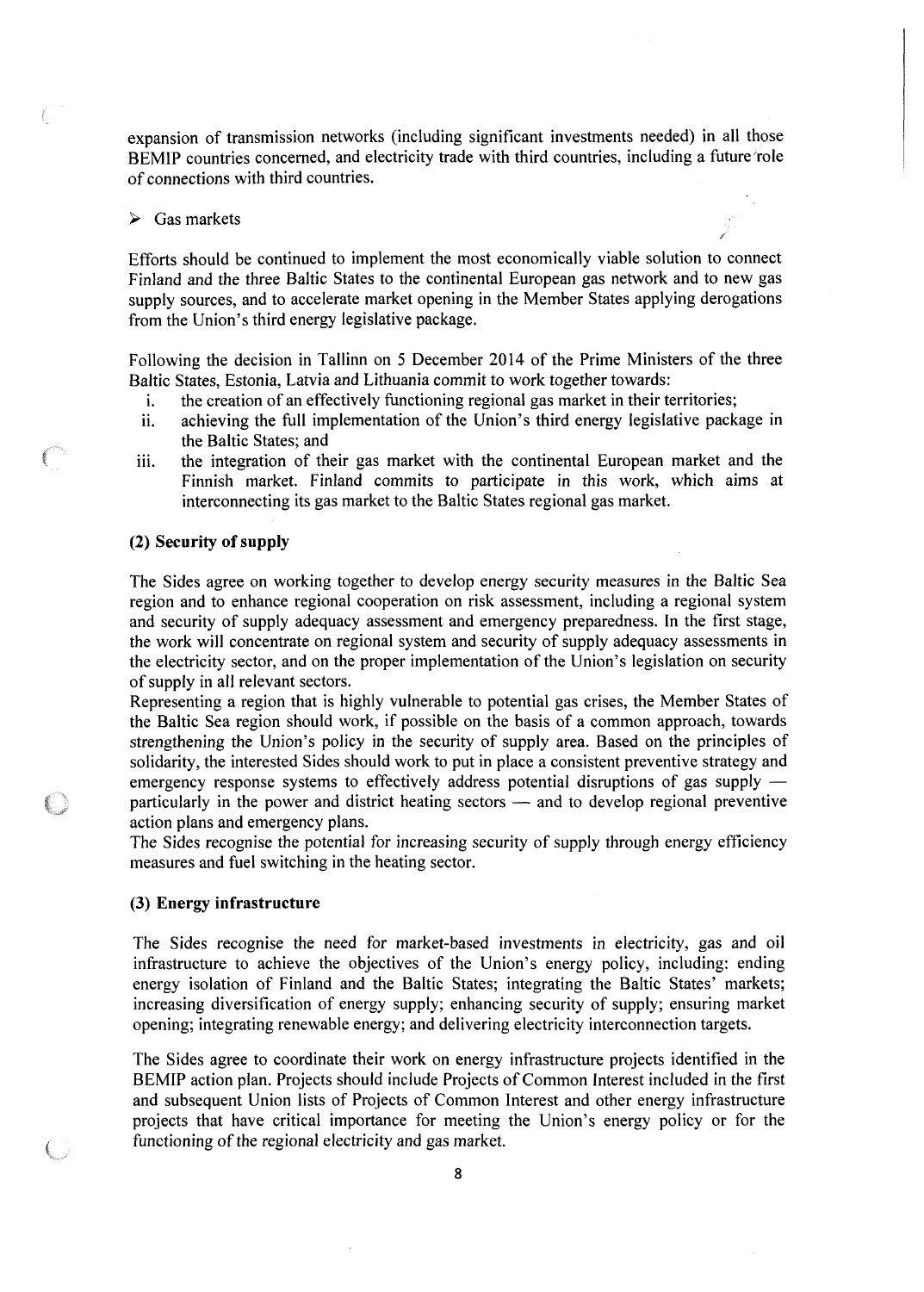The Sides intend to make best endeavours to implement in good time the infrastructure projects located on their territory. They also intend to provide necessary support to, and coordinate their work on, cross-border projects directly crossing the border of, or having a significant cross-border impact on, two or more Member States. In this context, the BEMIP high-level group should regularly monitor and discuss the implementation of critical energy infrastructure projects.

### **(4) Nuclear energy**

€

The Sides express their intent to work together with regard to three aspects of nuclear energy policy, i.e. nuclear safety, nuclear safeguard and nuclear security.

The Sides express their willingness to exchange information and views on their plans to construct new nuclear power plants in the Baltic Sea region and on the decommissioning process of existing nuclear power plants.

### **(5) Renewable energy**

The Sides commit to take measures, as defined in their national laws and national renewable energy action plans, to achieve the binding, national, overall renewable energy targets set in Part B of Annex I to Directive 2009/28/EC, and sectoral targets for electricity, heating and cooling, and transport. They commit to exchange information and best practice to this end.

The Sides intend to work together to achieve the EU's binding 20% renewable energy target and national targets for 2020 laid down in the Renewable Energy Directive, with a view to continuing the work towards achieving the binding EU-level renewable energy target of at least a 27% share by 2030. In this regard, the Sides intend to discuss the possibility of setting up a macro-regional roadmap for contributing to the EU renewable energy target for 2020, and with a view to 2030.

The Sides intend to discuss the potential and possible measures for an improved cooperation between the Member States in the Baltic Sea region, and their cooperation with other Member States, through the use of cooperation mechanisms provided for in the Renewable Energy Directive in order to harness the full potential of renewable energy sources.

The Sides may discuss cross-border support projects including joint support schemes between individual or several Member States in the Baltic Sea region. Cooperation will be on a voluntary basis only, upon mutual agreement between the countries involved and should take into account existing grid capacities.

The Sides intend to work together in the area of research and development of renewable energy technologies. They intend to facilitate further cooperation between the region's research centres and companies, which would result in a better and more cost-effective use of R&D infrastructure and capacity and EU financing instruments, including those designed for territorial cooperation. This should result in exploiting the innovation potential in the region that would alternatively be left uncaptured if addressed on a single country level.

The Sides intend to work together towards improving access to finance for renewable energy projects that have the potential to better harness the renewable energy potential in the Baltic Sea region. Such projects would include projects increasing the use of local renewable energy in district heating and improving the security of supply in the heating sector, and use of renewable energy sources in municipal infrastructure projects in urban centres.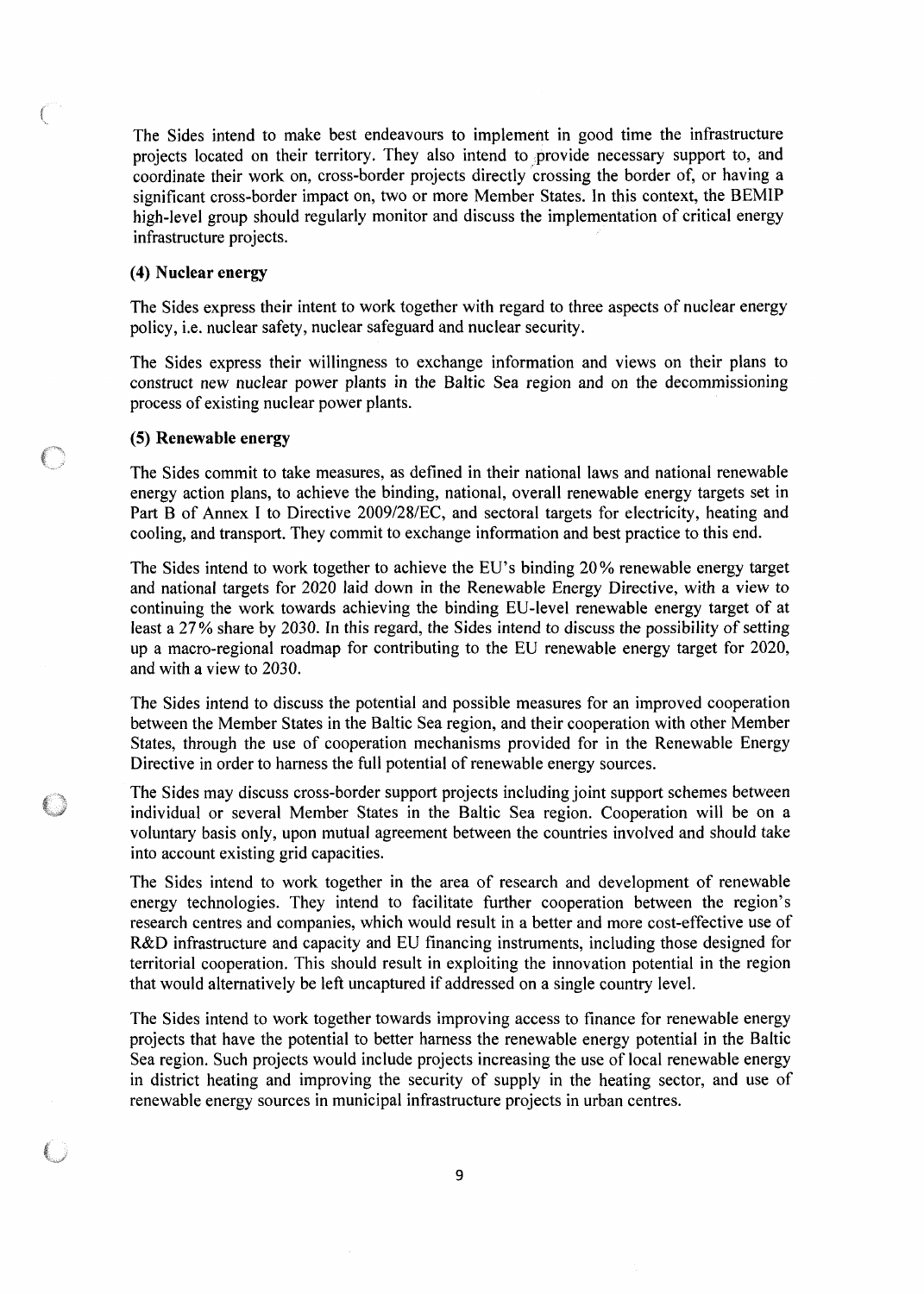The Sides intend to work together by exchanging information and best practices and by cooperating to increase the contribution of renewable energy in the transport sector.

### **(6) Energy efficiency**

The Sides should work together to increase energy efficiency at all stages of the energy chain from generation to final consumption. This will help to achieve energy efficiency objectives defined in the Union's legislation and the 2020 and 2030 energy and climate strategies and in the strategy on the Energy Union.

The Sides intend to share information and best practices on — and to cooperate on measures that aim at — improving their energy efficiency, and which include in particular:

- Achieving new savings each year of 1.5% of the annual national energy sales;
- Energy efficient renovations to be undertaken in at least 3% of buildings owned and occupied by central governments each year, or an alternative approach, such as other costeffective measures, including deep renovations and behavioural change of occupants, in accordance with the Energy Efficiency Directive;
- Requirements on buildings, including mandatory energy performance certificates in accordance with the Energy Performance of Buildings Directive;
- Developing efficient district heating to improve energy efficiency and security of supply, in accordance with Article 14 of the Energy Efficiency Directive;
- Minimum energy efficiency standards and labelling requirements for a variety of products such as boilers, household appliances, lighting and televisions, and effective market surveillance related to these ecodesign and energy labelling requirements;
- The preparation of national energy efficiency action plans every three years;
- The planned rollout of smart meters for electricity and gas;
- Energy audits carried out at least every four years by large companies;
- Protection of the rights of consumers to receive easy and free access to data on real-time and historical energy consumption.

The Sides will also exchange information, experience and best practice on the possibility of using the Union's financial instruments, including the regional and structural funds and the European Fund for Strategic Investments, for energy efficiency measures and projects.

### **III. The new action plan: implementation and monitoring**

The Sides intend to prepare the new BEMIP action plan.

Following the incorporation into the Baltic Energy Market Interconnection Plan initiative of the policy area Energy of the EU Strategy for the Baltic Sea Region, the new BEMIP action plan is considered to be the action plan of the policy area Energy of the EU Strategy for the Baltic Sea Region.

The working groups will define in the new BEMIP action plan, and subsequently implement, measures and actions necessary to achieve the objectives laid down for the agreed energy priority areas. The new BEMIP action plan should be action and target-oriented, and should set specific deadlines for the achievement of measures and actions, expected results and milestones. Where feasible and justified, measures and actions should be defined for each Member State.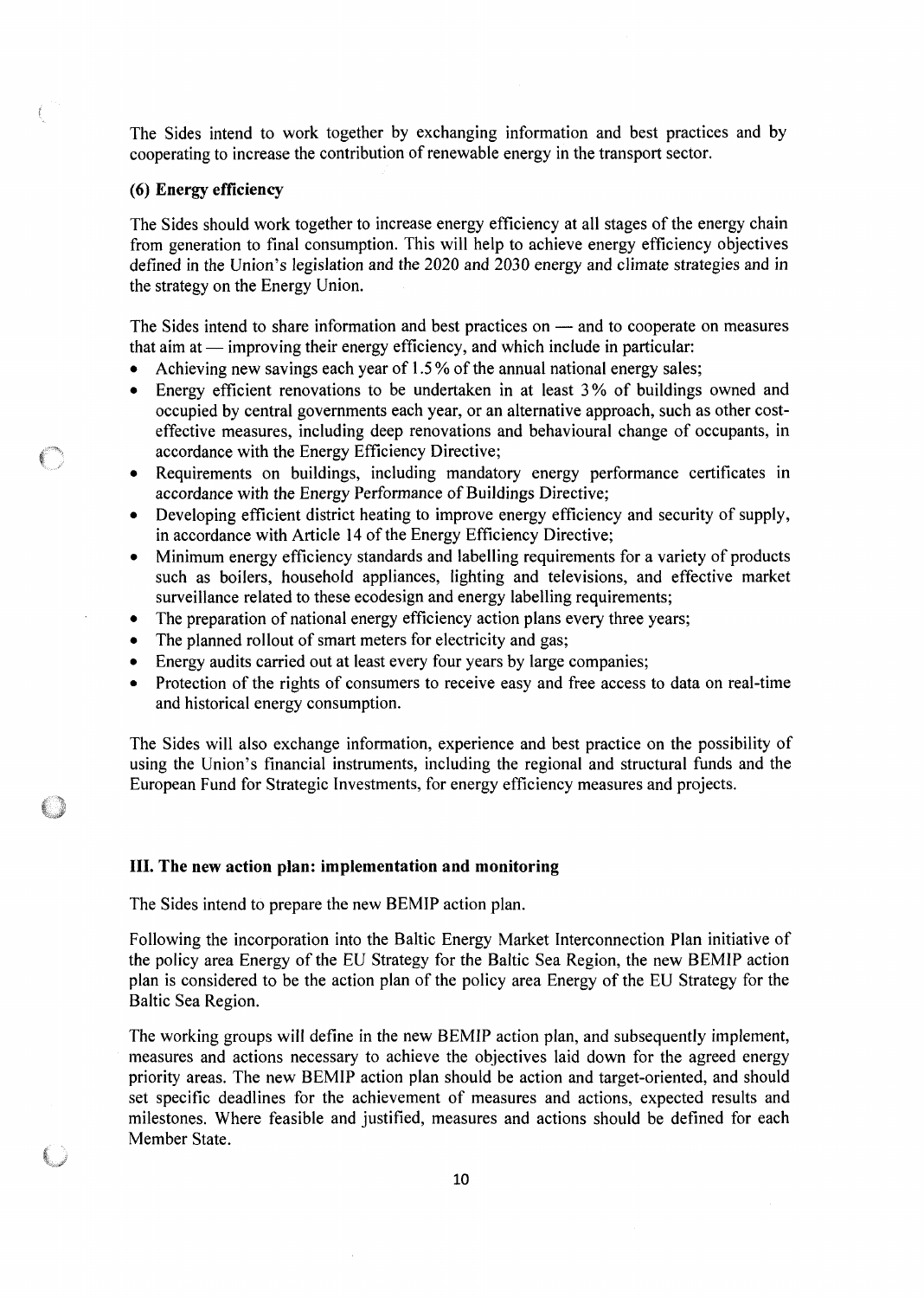The new BEMIP action plan is to be regularly reviewed and, when necessary, revised by the working groups to take into account the most recent developments in the energy sector and to include new measures and projects needed to address emerging challenges. In this context, the guidance of the BEMIP high-level group should be of particular importance. Any amendments to the new BEMIP action plan must be approved by the high-level group.

The working groups will prepare reports on their activities and achievements based on input provided by national authorities, transmission system operators and other relevant implementing bodies. The reports should describe the expected and real status of measures, projects and studies in terms of activities and timeline. They may also identify challenges in implementing agreed projects and measures and provide for recommendations to address them. The reports will be shared for information purposes between the working groups.

The reports will be presented to the BEMIP high-level group (operational level), which may decide to inform the high-level group (political level) about any outstanding issues, when necessary.

Practical aspects of the reporting, such as reporting periods, frequency of reporting, structure of reports and structure of input for reporting, should be defined after the conclusion of the Memorandum of Understanding and the new BEMIP action plan. The structure of the reports may differ so as to respect the specificities of the areas dealt with by different working groups.

Depending on the specific action or project, national ministries, national agencies and national regulatory authorities from the Member States participating in the Baltic Energy Market Interconnection Plan initiative, transmission system operators and project promoters will implement the new BEMIP action plan.

### **V. Nature of the Memorandum of Understanding**

The present document records a political intent alone. It does not establish any new legal commitments and does not replace or modify any existing legal obligations with regard to the Sides and any third persons. It does not prejudge in any way the outcome of discussions on governance systems for the 2020 and 2030 energy and climate strategies and for the framework strategy on the Energy Union.

Signed in Luxembourg on 8 June 2015.

**SHOP**